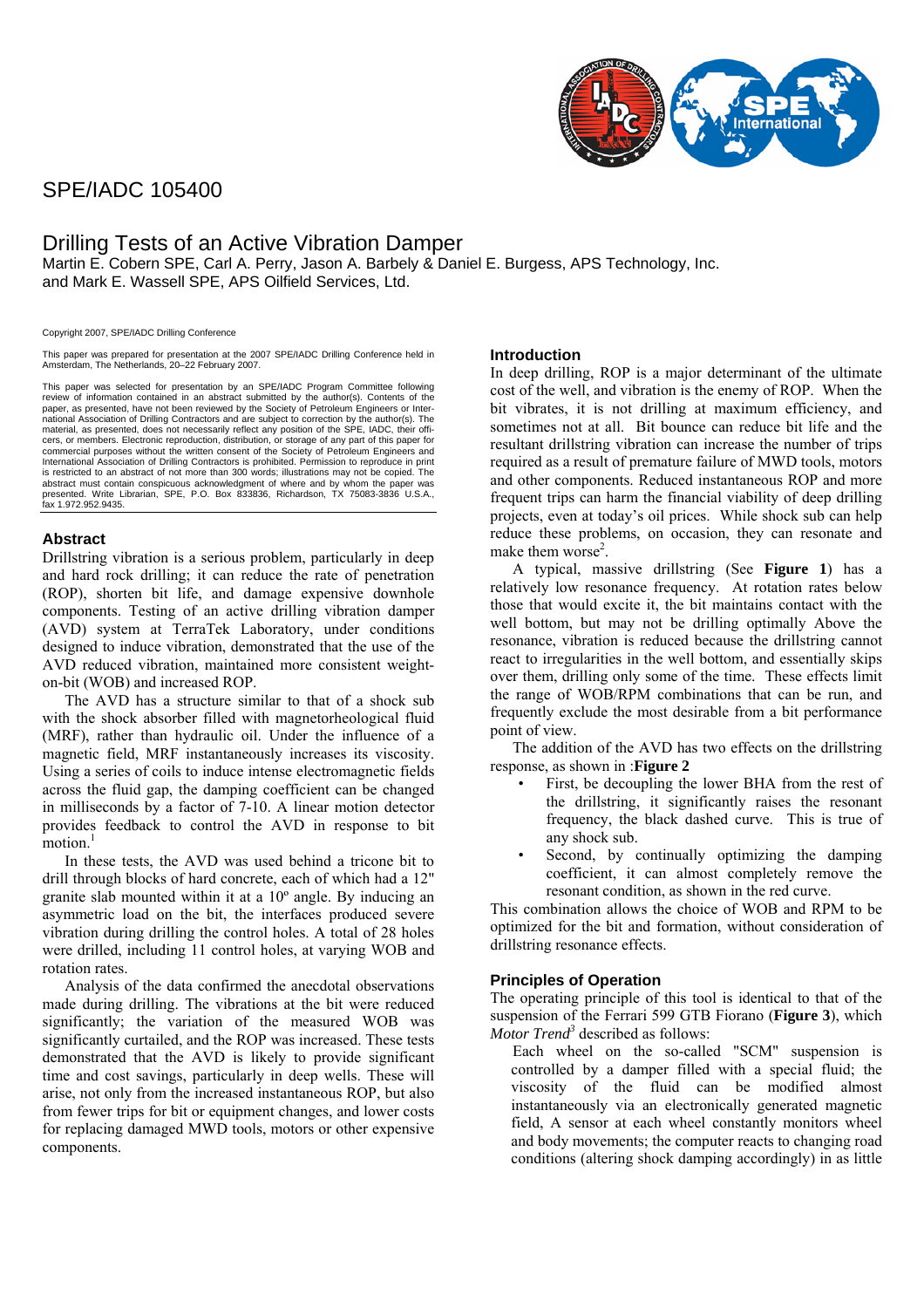as one millisecond. Ferrari claims that SCM reduces vertical excursions on bumps by 30 percent compared with the 575M.

If one changes the word "wheel" to "bit" and "body" to "drillstring," this paragraph describes the operation of the AVD.

The key to the operation of the AVD is the magnetorheological fluid (MRF). MRF is a suspension of fine iron particles in a fluid, generally oil. Under normal conditions, the particles have essentially no effect on the viscosity or the oil. In a magnetic field, however, the particles form long strings along the field lines, greatly increasing the viscosity. APS has formulated its own MR fluid to survive higher temperatures without settling.

As illustrated in **[Figure 4](#page-4-1)**, the yield stress of the MRF varies from 0 to over 50 kPa under the application of a magnetic field. In other words, the MR fluid transforms itself from a fluid into a semi-solid colloid with the application of a magnetic field. It is important to note that this transformation is *repeatable*, *reversible* and *takes place in milliseconds* By using MRF in the place of standard hydraulic fluid, it is possible to instantaneously vary the damping coefficient of the damper over a wide range of values.

#### **Tool Design**

The AVD design is show in **[Figure 5](#page-5-0)**:

- The downhole end looks very much like a part of a conventional shock sub. It has a torsional bearing and a Belleville spring stack.
- The upper portion contains the APS high temperature (200º C) turbine-alternator to supply power, and a sonde-to borehole connector.
- The heart of the system is in the middle portion:
	- o An LVDT sensor monitors the relative motion of the bit and drillstring;
	- o A hydraulic compensation system keeps the pressures balanced; and
	- o A magnetorheological fluid (MRF) valve continually adjusts the damping coefficient of the system

Details of the MRF damper are shown in **[Figure 6](#page-5-1)** . The MRF is located in the volume between the mandrel and the housing. A series of coils in grooves in the housing create bucking fields, which are strongest in the gaps between the coils. The MRF in these areas will become more viscous as a function of the field strength, thereby varying the damping of the motion of the mandrel relative to the housing.

# **Testing**

#### **Laboratory Tests**

Earlier laboratory tests<sup>4</sup> on a prototype damper showed that the dynamic stiffness could be changes by about an order of magnitude with the application of sufficient current. The results are shown in **[Figure 7](#page-6-0)**. The effect is somewhat dependent upon the drive frequency, as a result of the nonlinear properties of the fluid. Note also that the property change of the MR fluid follows a typical "S-curve" and saturates at high fields.

#### **Drilling Tests**

To get a more realistic evaluation of the performance of the AVD under drilling conditions, the tool was tested at the TerraTek drilling laboratory in Salt Lake City. The objectives of this test were to:

- Create conditions which will be likely to induce vibration, and, under these conditions
- Compare drilling performance with and without the AVD, concentrating on:
	- o WOB consistency
	- o Bit & drillstring vibration
	- o ROP

To create a drilling environment prone to inducing vibrations, the block design in

**[Figure](#page-6-1)** 8 was chosen. Four blocks of high-strength concrete  $(4' \times 4' \times 3')$  each had a 1' slab of granite mounted within it at a 10<sup>°</sup> angle. Each block had a template of 8 holes laid out on its top, as shown in the Figure. The intention was that the bit's encountering the tilted formation boundary would cause it to vibrate more. In practice, this design excited only marginal vibration increases.

Twenty-eight holes were drilled in the four formation blocks. A vibration monitoring sub was mounted below the AVD to monitor the motion of the bit. The AVD is equipped with an accelerometer to measure the vibration of the BHA. In addition, external sensors measured the WOB and BHA vibrations.

Eleven holes were drilled without the AVD under different conditions to provide control data. In general, the testing showed that with the AVD there was less bit motion, more consistent WOB and improved ROP. The tests were not fully successful in that the formations did not induce anything close to "worst case" drilling vibrations. This may have been partly attributable to the short, stiff BHA and the low WOB values possible in the drilling laboratory. Also, the LVDT signal was too low to be distinguished from the noise, so no closed-loop feedback algorithms were tested. Rather the AVD was set to a number of fixed damping values.

#### **Results**

 $\overline{a}$ 

#### **WOB consistency**

Early in the project, one of us (MEW) modeled the effect of the AVD on different drilling parameters. In **[Figure 9,](#page-7-0)** one can see that when the damping is held in the optimum range (2-4 klb.-sec./in.), the WOB remains very close to the 30,000 lbs. that was nominally being applied, with only slight variation  $(\pm 2,000 \text{ lbs.})$  Outside this range, below 1,000 or above 4,500, the variation increases rapidly until the minimum WOB goes to 0 and the bit begins to bounce.

A sample of the experimental results is shown in **[Figure](#page-7-1)  [10](#page-7-1)[\\*](#page-1-0) .** In this figure, the variation in WOB using the AVD is compared to that observed when drilling with a straight drill collar replacing it. As can be seen, the drilling in concrete was quite sensitive to the damping, and with the lowest damping coefficient, the WOB variation was reduced by 60%. While

<span id="page-1-0"></span><sup>\*</sup> The coding for all of the experimental figures is **M-R-W**, where **M** is the material ( $G =$  granite,  $C =$  concrete), **R** is the rotary speed (in RPM) and **W** is the WOB (in kilopounds.)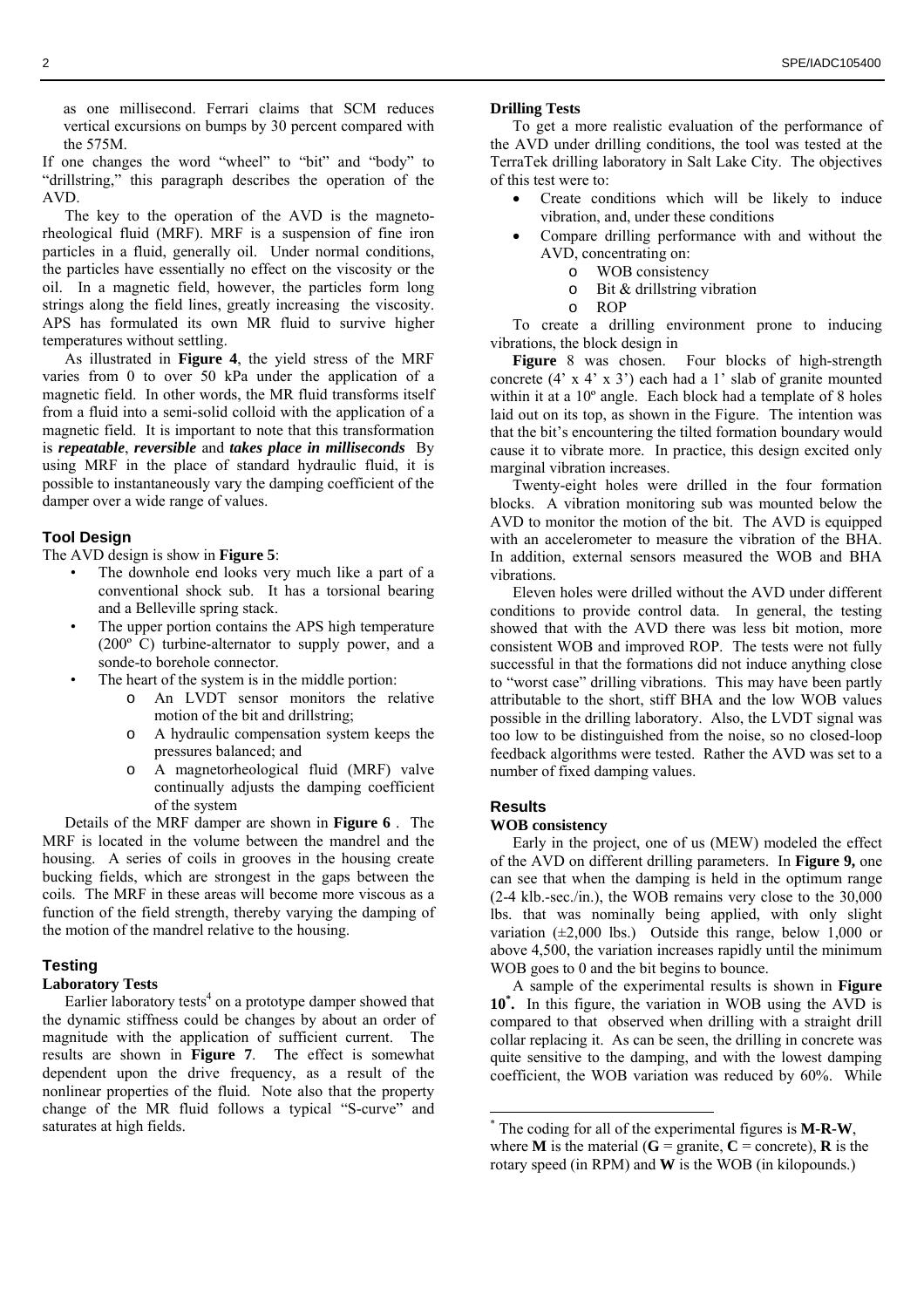the variation was not as dramatic for the drilling through granite, the optimum damping reduced the variation by 40- 60%, which would have a significant impact on both ROP and bit life.

#### **Bit motion & vibration**

**[Figure 11](#page-8-0)** shows the effect of the AVD on bit motion, as measured by the relative motion of the damper mandrel and housing. Once again, the effect in the concrete is most dramatic. The motion is reduced by 40% (2.5" $\rightarrow$  1.5") as the damping is increased. The relatively minor changes seen in the granite drilling is a reflection of the fact that the damping is in the proper range for these relatively benign conditions and changing its value within this range has little effect.

#### **Rate of penetration**

The modeled change in the rate of penetration as a function of damping is shown in **[Figure 12](#page-8-1)**.. The figure shows that when the damping is kept in a broad optimum range, the ROP is at its maximum. The uptick at very high damping represents the onset of bit impact, which can increase the instantaneous ROP. bit at the expense of bit life.

Experimental data from the drilling test are shown in [Figure 13.](#page-9-0) As in the previous cases, the most pronounced effect is seen in the concrete drilling. Here, the ROP changes from 15% below the control rate to 15% above, indicating that the damper is having a significant effect. Again because the WOB is fairly light and the drilling mechanism is quite rigid, the effects in the granite are not as pronounced. Nevertheless, in two of the three cases shown, optimum damping resulted in improvements of 5-10% of the ROP. (We do not have a good explanation for the results in granite at 120 rpm and 15,000 lbs. WOB. It may be that the damping required for this case was not within the test range.

#### **Conclusions**

The results of these drilling tests show that by varying the damping coefficient in a drillstring damper, key drilling parameters can be improved. Vibration and variations of WOB can be reduced, which leads to improved ROP. The conditions during this test proved to be more benign than was hoped. It is anticipated that the AVD will have a more pronounced effect under more rigorous drilling conditions that induce greater vibration.

#### **Future Plans**

The AVD has been redesigned and is being rebuilt. Among the changes are:

- o The MR valve has been redesigned for greater efficiency.
- o A new LVDT sensor has been implemented to give a stronger
- o All active components have been moved out of the lower sub

The latest design, shown in **[Figure 5](#page-5-0)**, has the important feature that the lower third of the tool may be constructed of standard oilfield components (bearings, Belleville springs, *etc*.) All of the active elements (the AVD valve itself, the control and compensation systems, the turbine-alternator, *etc*.) are located in the two upper subs. This will greatly facilitate assembly and maintenance.

Precommercial prototypes were being assembled at the time of submission of this paper, and a drilling test at the Rocky Mountain Oilfield Test Facility (RMOTC) is currently scheduled for January, 2007.

#### **Acknowledgements**

This effort has been partially funded by the Deep Trek program of the U.S. Department of Energy National Energy Technology Laboratory, Contract DE-FC26-02NT41664. Neither the United States Government nor any agency thereof, nor any of their employees, makes any warranty, express or implied, or assumes any legal liability or responsibility for the accuracy, completeness, or usefulness of any information, apparatus, product, or process disclosed, or represents that its use would not infringe privately owned rights. Reference herein to any specific commercial product, process, or service by trade name, trademark, manufacturer, or otherwise does not necessarily constitute or imply its endorsement, recommendation, or favoring by the United States Government or any agency thereof. The views and opinions of authors expressed herein do not necessarily state or reflect those of the United States Government or any agency thereof.

The authors also thank Dr. Alan Black and the staff of TerraTek Drilling Laboratories for their assistance during testing.

#### **References**

- <span id="page-2-0"></span><sup>1</sup> M.E. Wassell, "Magnetorheological fluid apparatus, especially adapted for use in a steerable drill string, and a method of using same," **US Patent #6,257,356 B1**, issued July 10, 2001. <sup>2</sup>
- <span id="page-2-1"></span> T.M. Warren, J.H. Oster, L.A. Sinor, and D.C.K. Chen, "Shock Sub Performance Tests," **IADC/SPE 39323**, presented at the 1998 IADC/SPE Drilling Conference, Dallas, March 3-6, 1998. 3 *Motor Trend*, July, 2006, *pp.* 64 *ff.*<sup>4</sup>
- <span id="page-2-2"></span>
- <span id="page-2-3"></span><sup>4</sup> M.E. Cobern, & M.E. Wassell, "Laboratory Testing of an Active Drilling Vibration Monitoring & Control System," **AADE-05- NTCE-25**, presented at the AADE 2005 National Technical Conference and Exhibition, Houston, Texas, April 5-7, 2005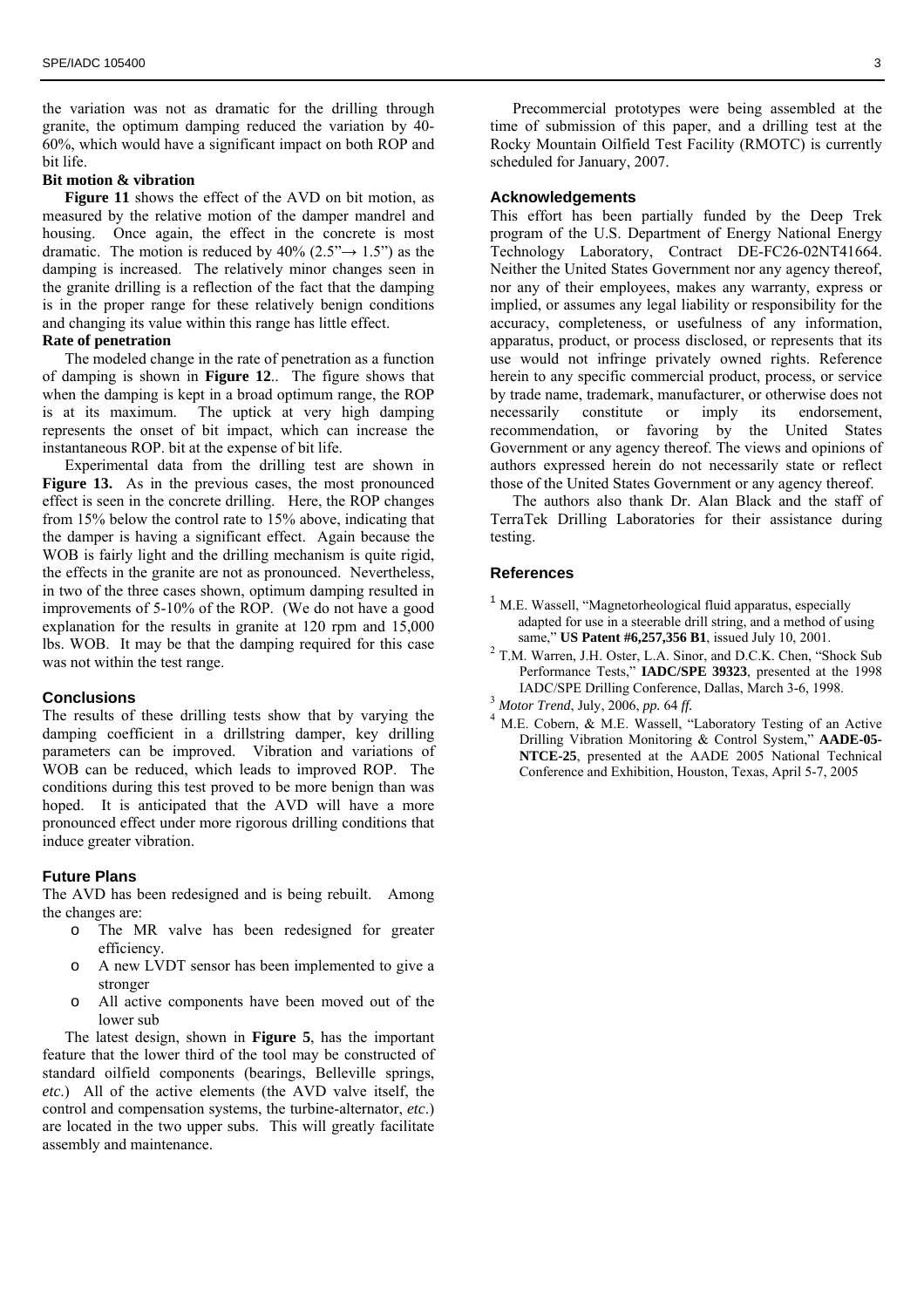<span id="page-3-0"></span>

<span id="page-3-1"></span>**Figure 1: Typical Drillstring Response to Drilling Frequences** 



**Figure 2: Effect of MR Damper on Drillstring Response**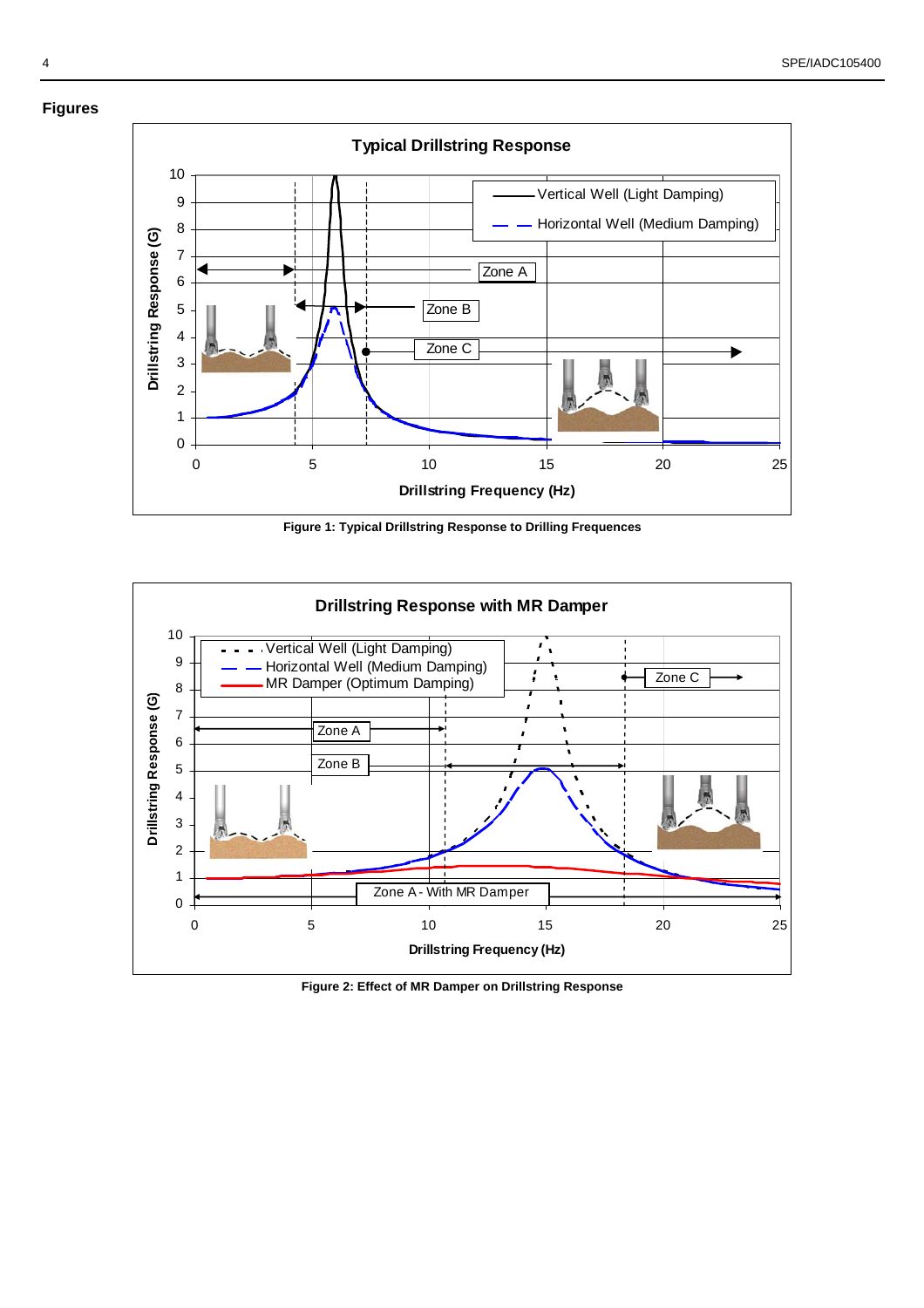<span id="page-4-0"></span>

**Figure 3: Ferrari 599 GTB Fiorano** 

<span id="page-4-1"></span>

**Figure 4: Response of Magnetorheological Fluid to a Magnetic Field**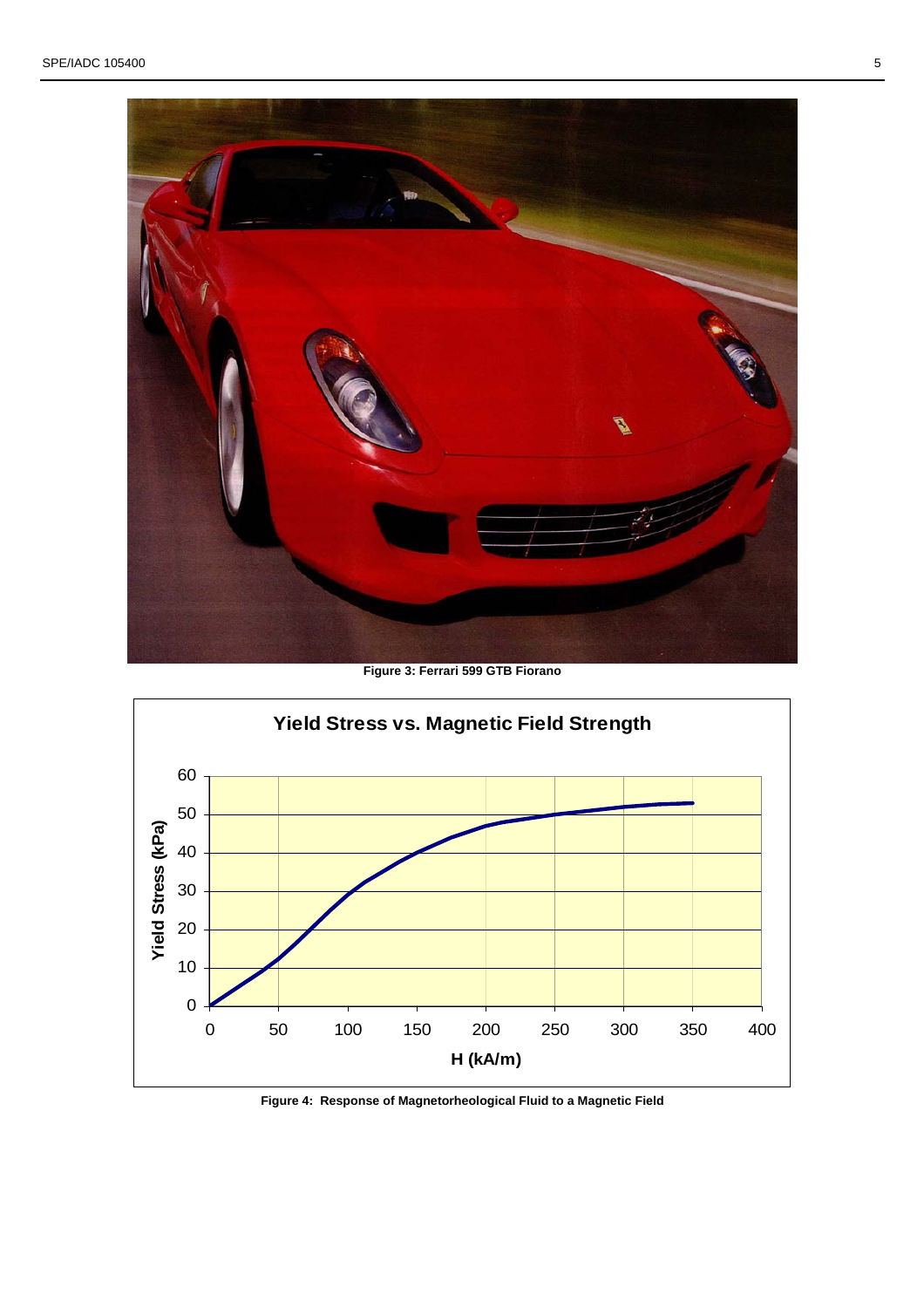

SPRING & BEARING

<span id="page-5-1"></span><span id="page-5-0"></span>



**Figure 6: Detailed view of the MRF damper**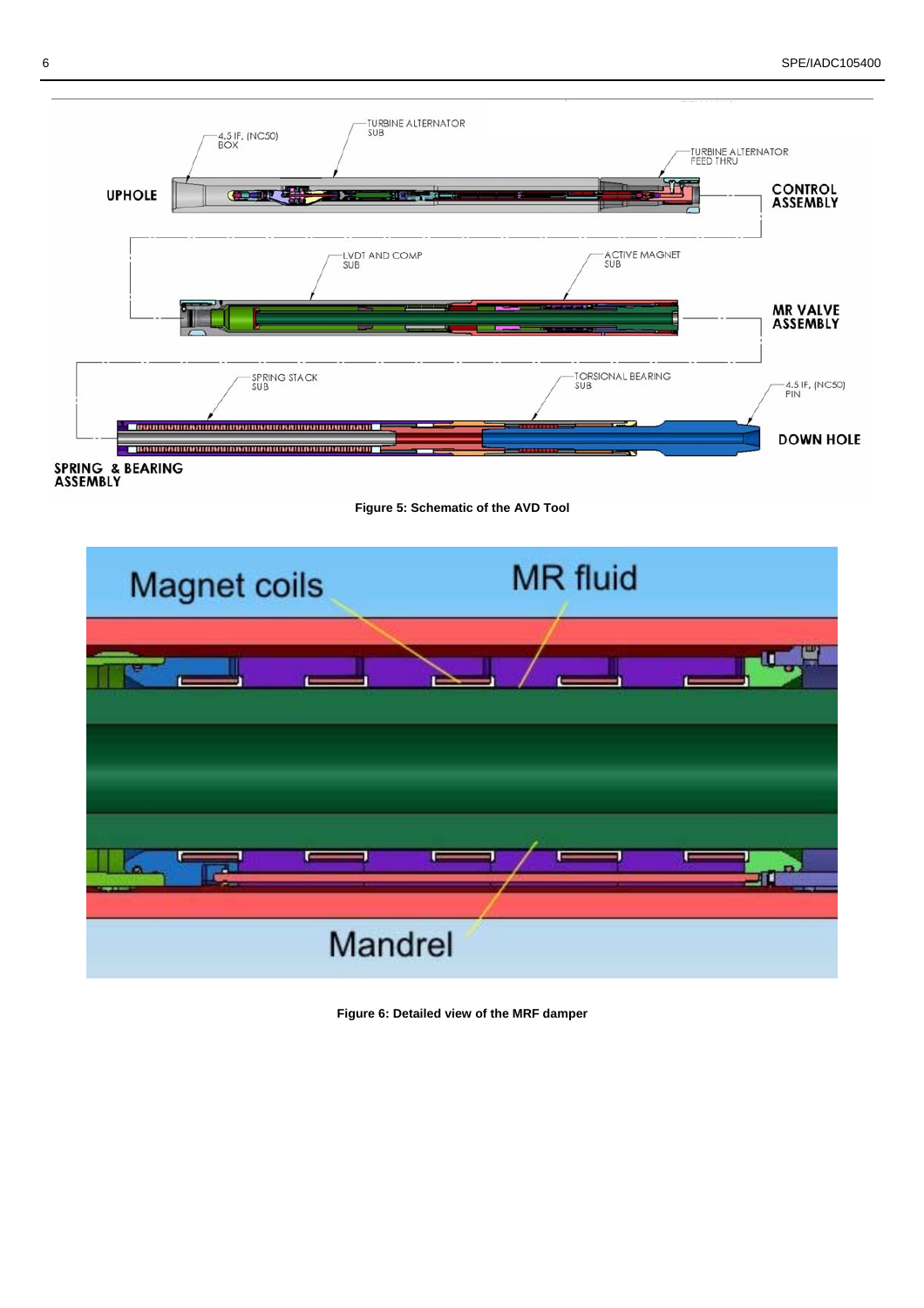<span id="page-6-0"></span>

**Figure 7: Effect of applied current to prototype damper dynamic stiffness** 



<span id="page-6-1"></span>**Figure 8: Concrete & granite blocks used for drilling tests**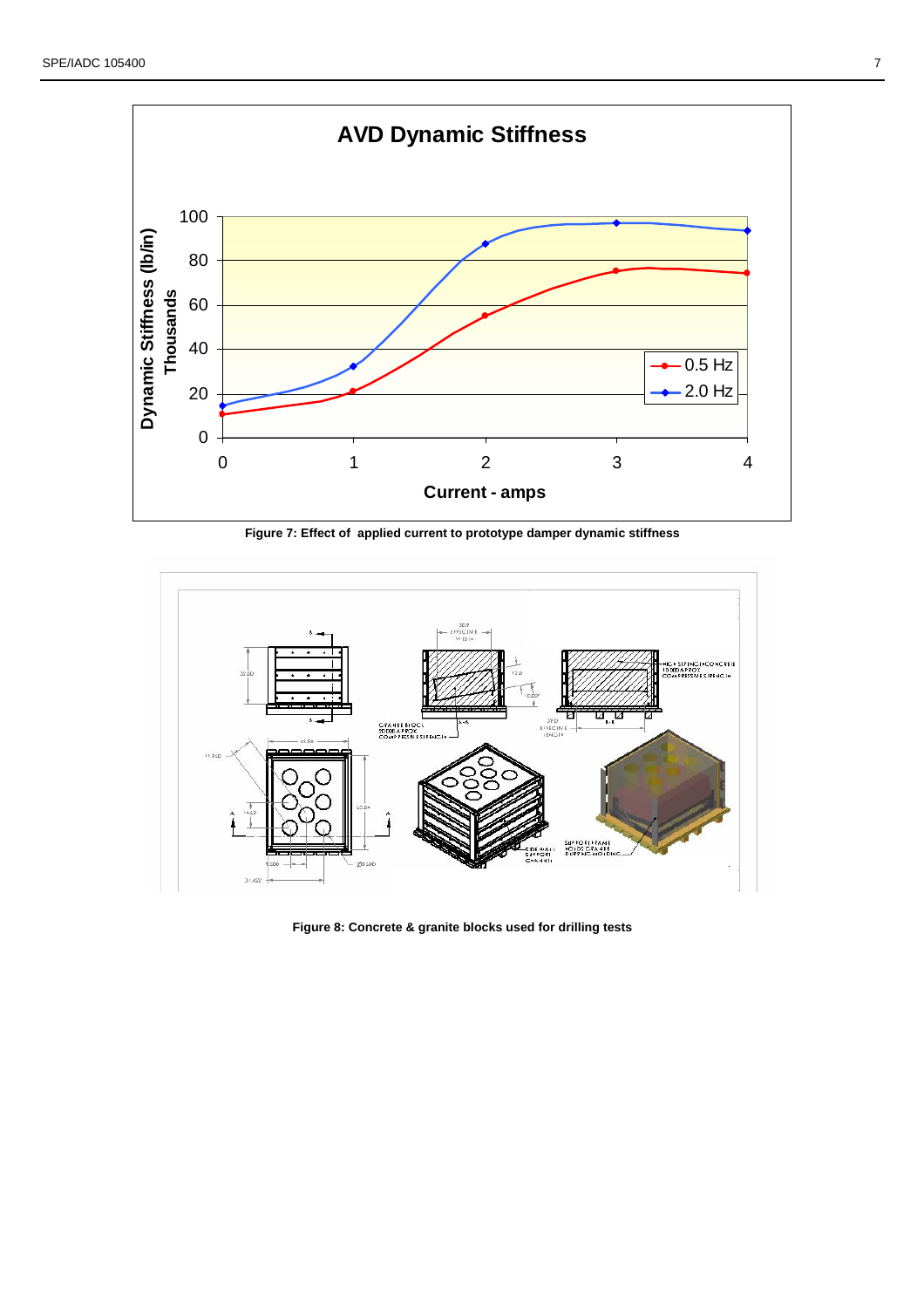<span id="page-7-0"></span>

<span id="page-7-1"></span>



**Figure 10: Effect of AVD on WOB variation**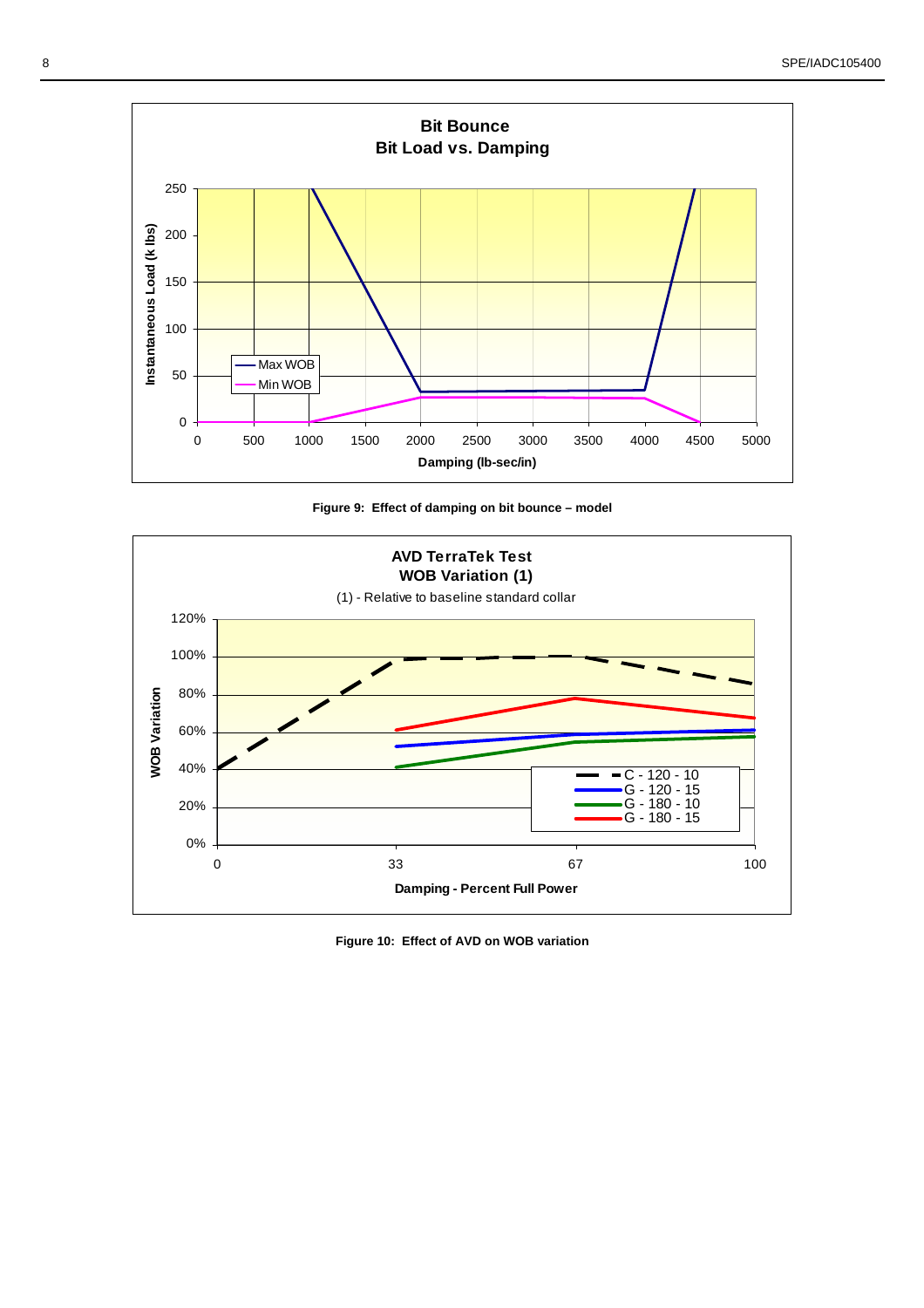<span id="page-8-0"></span>

<span id="page-8-1"></span>**Figure 11: Effect of AVD on bit motion** 



**Figure 12: Effect of damping on rate of penetration - Model**